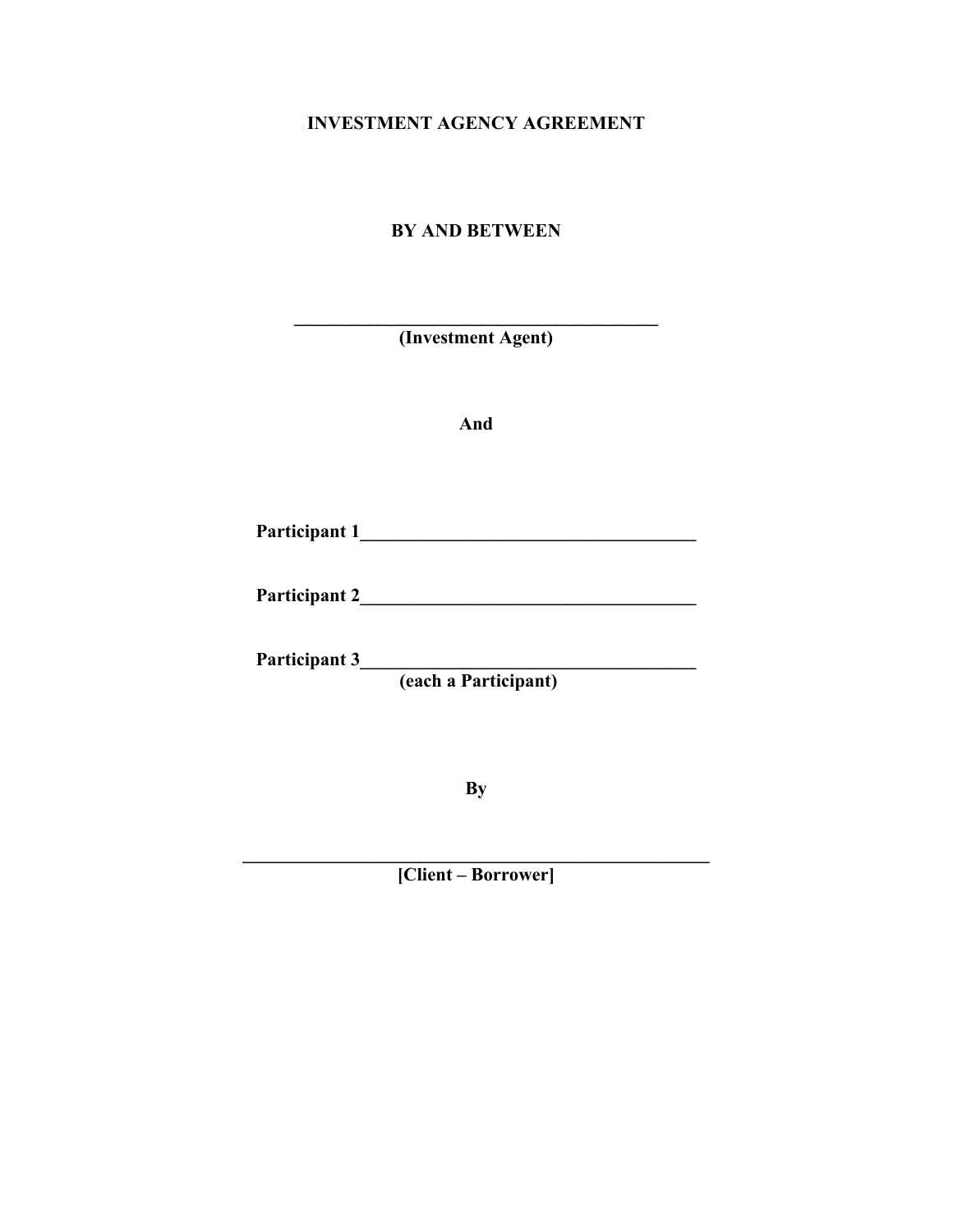## **Investment Agency Agreement**

This Investment Agency Agreement is entered into at \_\_\_\_\_\_ on \_\_\_\_\_(this "**Agreement**")

by and between:

**\_\_\_\_\_\_\_\_\_\_\_\_\_\_\_\_\_\_\_\_\_\_\_\_\_\_\_\_\_\_\_\_\_\_\_\_\_\_\_\_\_\_\_\_\_\_\_\_\_\_\_\_\_\_\_\_\_\_\_\_\_\_\_\_\_\_**,

managed by equilibrium registered under the Modaraba Companies and Modaraba (Floatation & Control) Ordinance 1980 having its registered office at \_\_\_\_\_\_\_\_\_\_\_\_\_\_\_\_\_\_\_\_\_, (hereinafter referred to as the **"Investment Agent"** which expression shall where the context so permits mean and include its successors in interest and assigns)

and

The Participants being the banks and financial institutions listed in Schedule 1 attached hereto (hereinafter collectively referred to as the "**Participants**" and individually as an "**Participant**")

(The Investment Agent and the Participants are hereinafter collectively referred to as the "**Parties**")

#### **Whereas:**

- **a.** Client/borrower has invited the Participants to enter into a Musharakah and the Participants upon the evaluation and assessment of the Musharakah Project have resolved to enter into a Musharakah with Client/borrower, through the Investment Agent.
- **b.** The Participants have requested **[Major Participant's Name]** to act as the Investment Agent of the Participants in respect of the Musharakah and to do all acts necessary for investment by the Participants in the Musharakah and for safeguarding the interests of the Participants in respect of their investments in the Musharakah and in respect thereof to also safeguard the interests of the Participants.
- **c. [Major Participant's Name]** has agreed to act as the Investment Agent, all in accordance with the terms and conditions of this Investment Agency Agreement.

**NOW THIS AGREEMENT WITNESSETH** and it is hereby agreed and declared as under: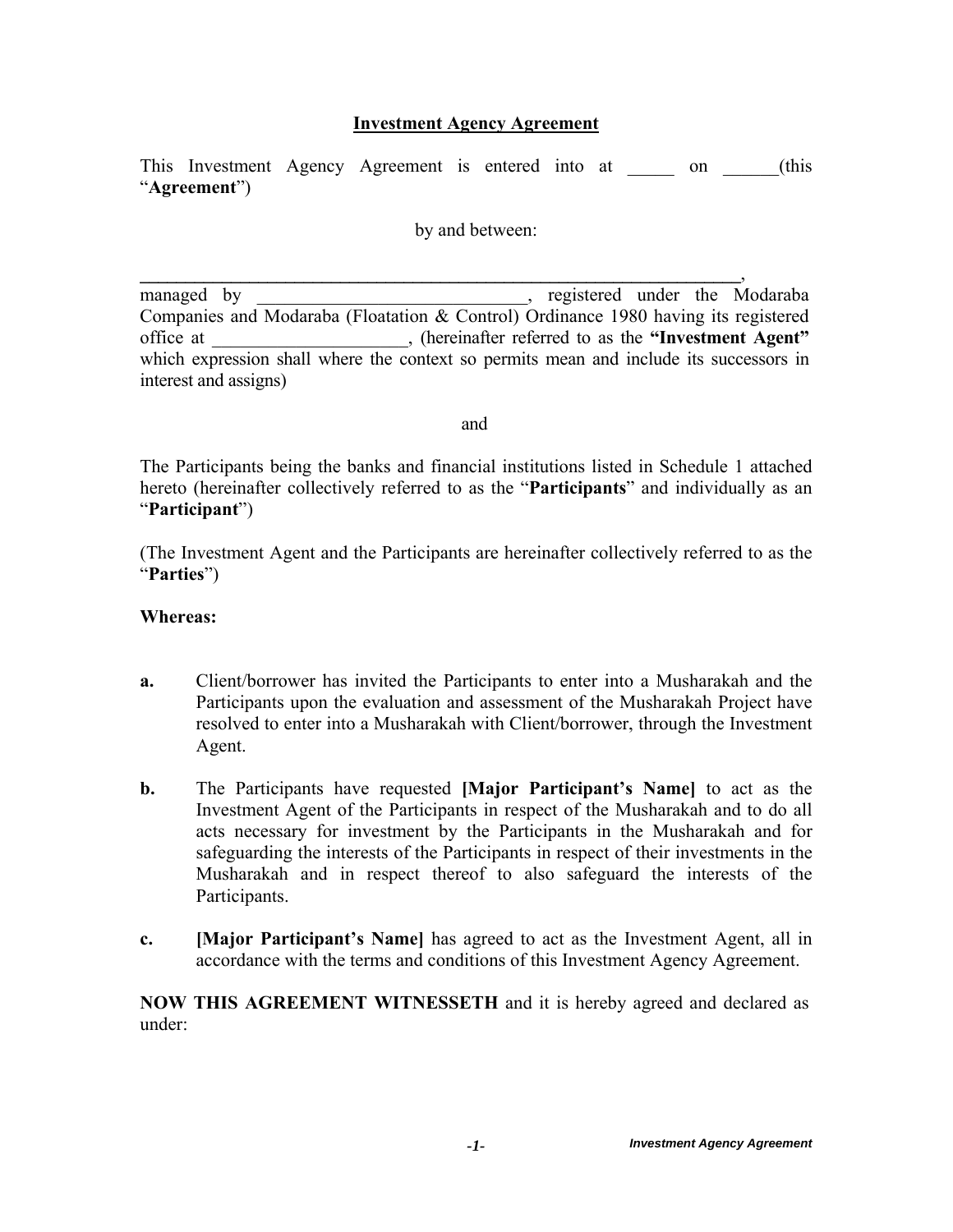# **ARTICLE 1 INTERPRETATION**

# **Section 1.1 Additional Definitions**

The additional terms used in this Agreement shall have the following meaning:

# **1.1.1. "the Syndicate Musharakah Agreement"** means transaction document.

- 1.1.2. **"Affiliate"** means, as to any person, any other person which, directly or indirectly, is in control of, is under the control of, or is under common control with, that person; **control** for this purpose means the power to direct the management of an entity, whether by the ownership of share capital, voting rights, contract or otherwise;
- 1.1.3. **"Agent"** means the Investment Agent;
- 1.1.4. **"Commitment"** means, in relation to an Participant at any time and save as otherwise provided herein, the amount set opposite the name of such Participant in Column 3 of Schedule 1;
- 1.1.5. **"Contribution"** means a contribution made or to be made by an Participant under this Agreement which shall constitute that Participant's pro rata ownership (as principal) of the Units held by the Investment Agent;
- 1.1.6. **"Contribution Request"** means a request by the Investment Agent to the Participants substantially in the form of the request attached hereto as Schedule 2;
- 1.1.7. **"Liability"** means any loss, damage, cost, charge, claim, demand, expense, judgment, action, proceeding or other liability whatsoever (including, without limitation, in respect of taxes, duties, levies, imposts and other charges) and including any value added tax or similar tax charged or chargeable in respect thereof and legal fees and expenses on a full indemnity basis;
- 1.1.8. **"Majority Participants"** means:
	- (a) if there is no disbursed Contribution, an Participant or Participants whose commitment to provide Contributions (as set out in Schedule 1) aggregate more than 66.67 per cent. of the total of such commitments; or
	- (b) at any other time, an Participant or Participants whose Contribution aggregate more than 66.67 per cent. of all Contributions;
- 1.1.9. **"Musharakah Agreement"** means the Musharakah Agreement dated on or about the date hereof and entered into between the Issuer and the Investment Agent as partners;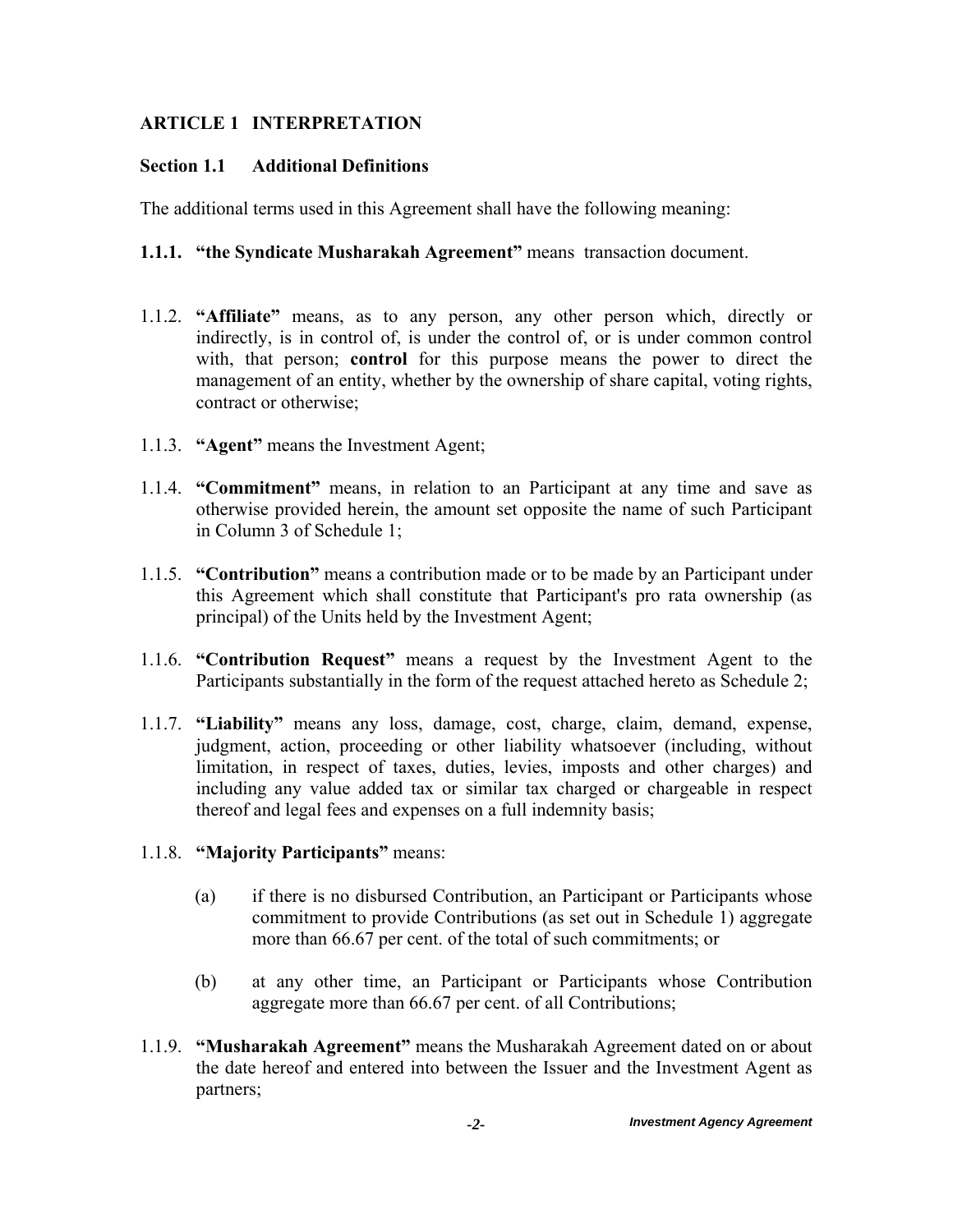- 1.1.10. **"Percentage"** means, in relation to the Participants, the percentage set opposite such Participant's name in Column 4 of Schedule 1;
- 1.1.11. **"Payments"** means any payment made or owing under any Transaction Document by Client/borrower and remitted to or received by the Investment Agent (in its capacity as such) for onward payment to the Participants pursuant to this Agreement;

## 1.1.12. "**Security Documents**" means:

- (a) the Memorandum of Deposit of Title Deeds;
- (b) the Deed of Floating Charge; and
- (c) any other instrument or document designated as a "Security Document";
- 1.1.13. **"Transfer Date"** means the date on which the Investment Agent certifies confirms that is has received a duly executed Transfer Certificate; and

# **ARTICLE 2 INVESTMENT AGENT**

## **Section 2.1 Appointment of the Investment Agent**

- 2.1.1 The Participants hereby irrevocably appoint the Investment Agent as their agent for the purposes set out in this Agreement and hereby authorize and instruct the Investment Agent to:
	- (a) take such action on behalf of the Participants and to exercise such rights, remedies, powers and discretions as are specifically delegated to the Investment Agent by this Agreement, together with such powers and discretions as are reasonably incidental thereto;
	- (b) receive amounts in respect of the Musharakah and to thereafter distribute the same to the Participants;
	- (c) to enter into the Transaction Documents on behalf of the Participants and to exercise all rights, remedies, powers and discretions granted therein;
	- (d) to hold the benefit of the Security for and on behalf of and in trust for the Participants;
	- (e) to hold the benefits arising from the Trust Assets for and on behalf and in trust for the Participants; and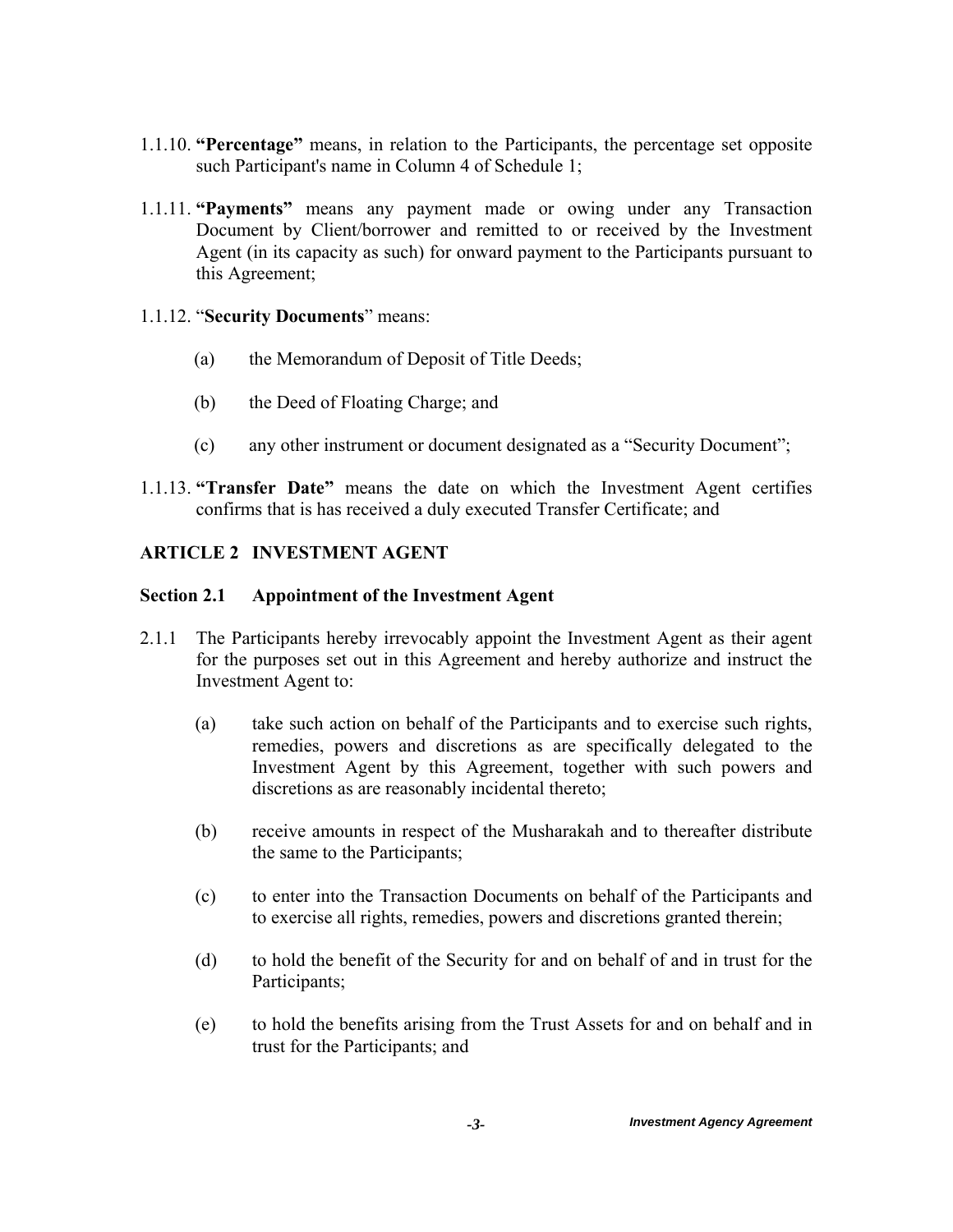- (f) to issue notices and make claims and demands on Client/borrower and / or any other third party in relation to the Musharakah, pursuant to the Transaction Documents;
- (g) to do all such acts as may be necessary and / or incidental for safeguarding the interests of the Participants in relation to each Participants investment in the Musharakah.

# **ARTICLE 3 CONTRIBUTIONS**

#### **Section 3.1 Payment of Contributions**

Upon receipt of a Contribution Request from the Investment Agent specifying each Participant's Contribution (being its Percentage of the cash capital contribution to the Musharakah) and the Settlement Date, each Participant shall pay its Contribution directly into the account specified in the Contribution Request for value on the Settlement Date and shall confirm to the Investment Agent its payment instructions relating to such payment by no later than [▪] am / pm Pakistan time on the Settlement Date.

## **Section 3.2 Right to participation in Payments**

Upon the payment of its Contribution, a Participant shall be entitled to share *pro rata* in amounts paid to the Investment Agent in respect of the Payments.

#### **Section 3.3 Participants' rights and obligations**

- 3.3.1 The obligations of each Participant under the Transaction Documents are several. Failure by a Participant to perform its obligations under the Transaction Documents does not affect the obligations of any other party under the Transaction Documents. No Participant is responsible for the obligations of any other Participant under the Transaction Documents.
- 3.3.2 The rights of each Participant under or in connection with the Transaction Documents are separate and independent rights and any liability arising under the Transaction Documents to a Participant from Client/borrower shall be a separate and independent Liability.
- 3.3.3 Unless expressly provided otherwise in a Transaction Document, no Participant shall have any independent right to enforce any of the Transaction Documents or to exercise any rights, discretions or powers or to grant any consents or releases under or pursuant to any of the Transaction Documents or otherwise have direct recourse to (if any) any security and/or guarantees or other assurances constituted by any of the Transaction Documents, except through the Investment Agent.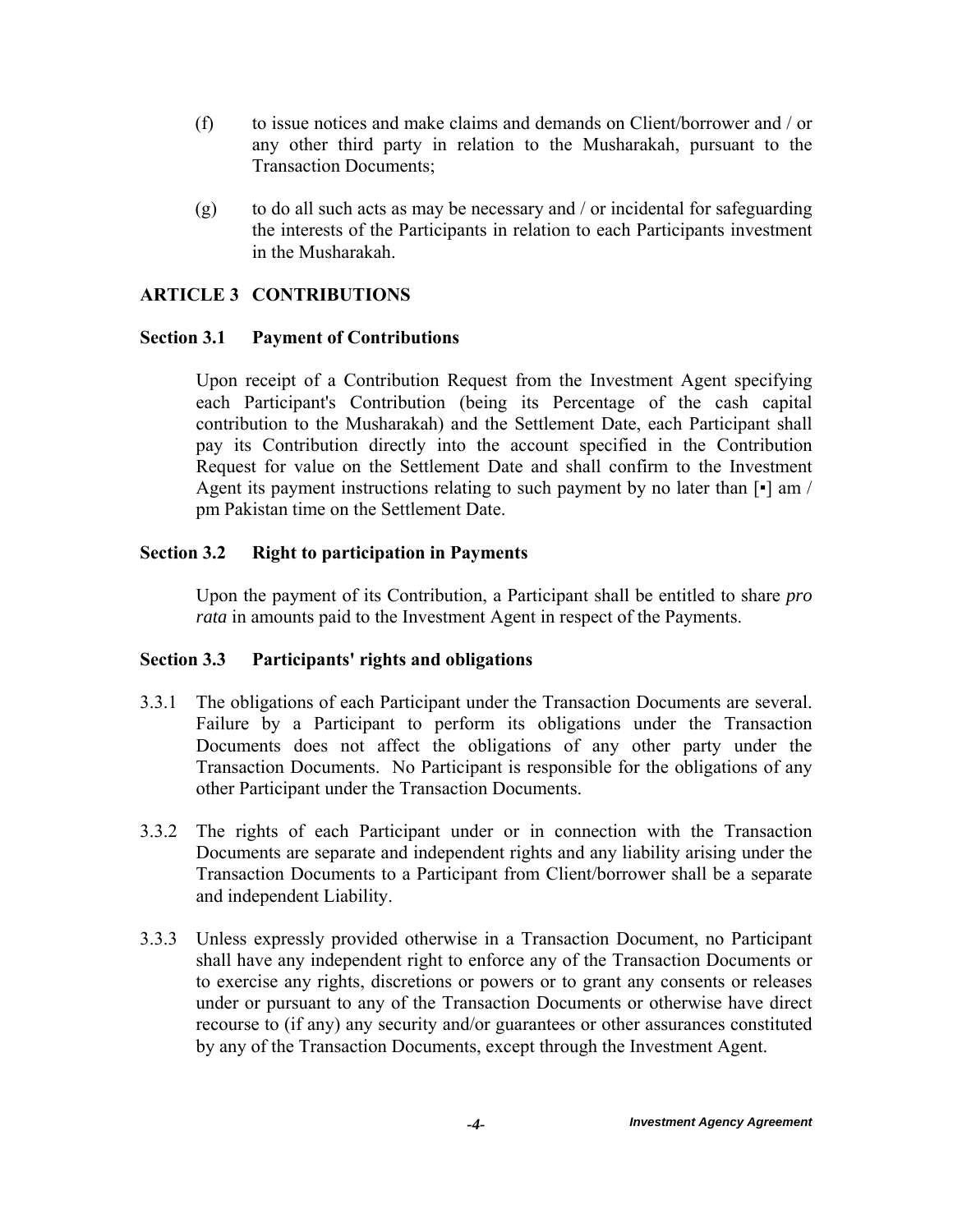#### **ARTICLE 4 PAYMENTS**

#### **Section 4.1 Payments by the Participants**

The Contributions and any other sums to be paid by the Participants to the Investment Agent pursuant to this Agreement shall be made available in PKR no later than on the transfer date to such account as the Investment Agent shall notify the Participants for this purpose.

#### **Section 4.2 Payments by the Investment Agent; limited recourse**

- 4.2.1 The Investment Agent will pay the Participants their *pro rata* proportions of the Payments on the dates and otherwise on the terms described in this Article 4.
- 4.2.2 The Investment Agent shall specify to Client/borrower the account or accounts agreed in writing by the Investment Agent for the payment of all Payments.
- 4.2.3 If, notwithstanding such specification and any other provision of this Article 4, any Payments are received by the Investment Agent, the Investment Agent shall promptly notify the Participants of the same and such Payments shall be held for payment or applied in accordance with the instructions of the Participants in accordance with this Agreement.

#### **Section 4.3 Limited recourse nature of obligation**

The Investment Agent's obligation to make payments to the Participants under this Agreement is conditional upon its receiving the applicable Payment from Client/borrower pursuant to the Transaction Documents. Subject to Section 5.4(b), none of the Participants shall have any recourse to the Investment Agent if Client/borrower fails to make any such Payment. In particular, but without limitation, the Investment Agent shall not have any obligation to pay any amount by reference to the Contributions except to the extent that the Investment Agent has received such corresponding Payment, it being acknowledged and agreed by the Participants that the credit risk assumed by the Participants in relation to their participation under this Agreement is that of Client/borrower.

#### **Section 4.4 Corresponding payments**

Notwithstanding that the Investment Agent's obligation to make payment of any sum under this Agreement is conditional upon it receiving the corresponding Payment from Client/borrower pursuant to the provisions of the Transaction Documents, the Investment Agent may assume that the applicable Payment will be made when due and may (but shall not be obliged to) make payments of such sums to the Participants. If it transpires that such Payment was not made to the Investment Agent, then the Participants shall on request refund such sum to the Investment Agent.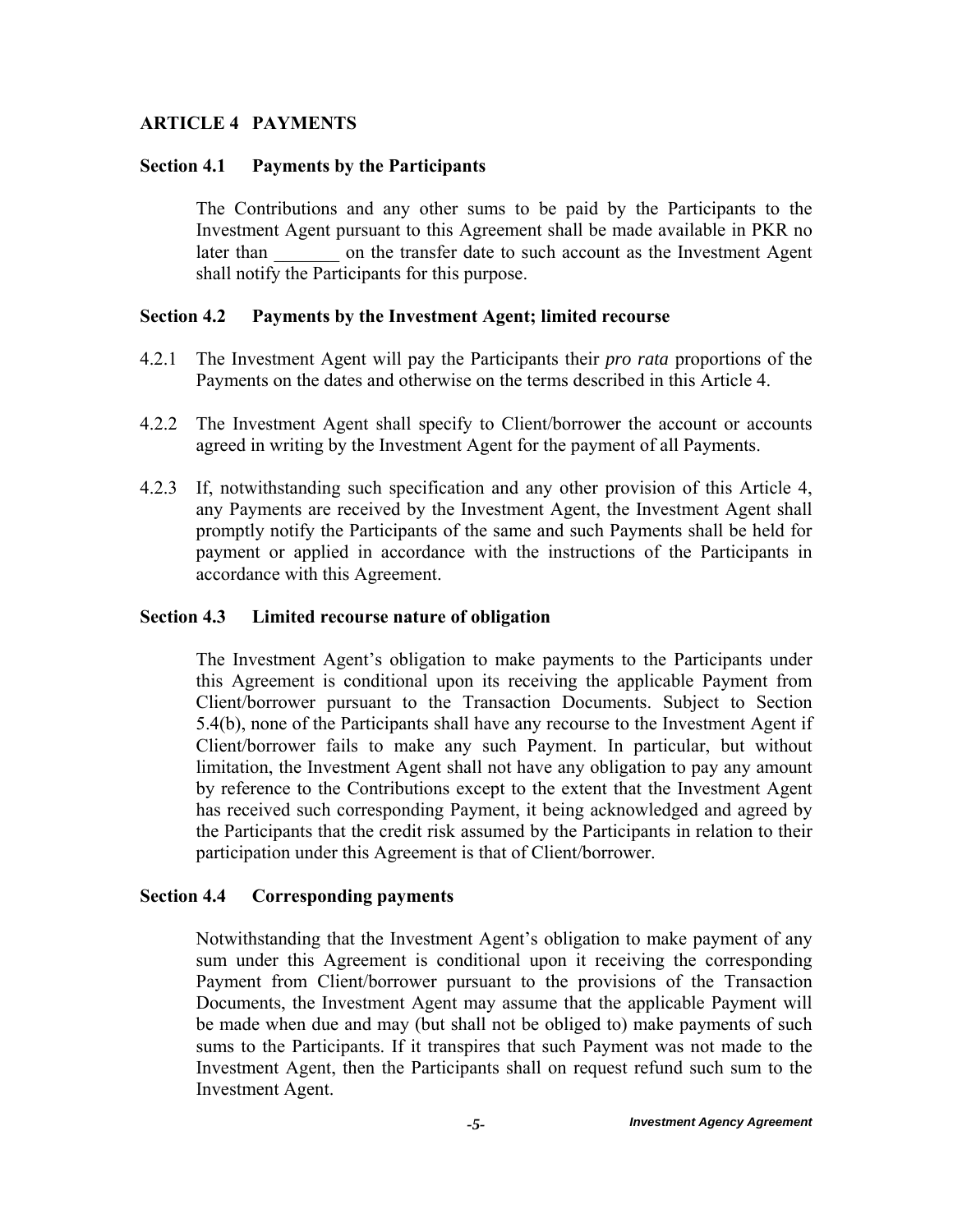### **Section 4.5 Payments to Participants**

Whenever the Investment Agent is satisfied that:

- (a) it has actually received a payment in respect of a Payment; and
- (b) it is entitled to apply the amount received in accordance with this Agreement;

it shall promptly pay to each Participant its Percentage of the Payment.

# **ARTICLE 5 ROLE OF THE INVESTMENT AGENT**

# **Section 5.1 Authority of the Investment Agent**

The Investment Agent shall (i) exercise any right, power, authority or discretion vested in it as the Investment Agent in accordance with any instructions given to it by the Majority Participants (or, if so instructed by the Majority Participants, refrain from exercising any right, power, authority or discretion vested in it as an Agent) and (ii) not be liable for any act (or omission) if it acts (or refrains from taking any action) in accordance with an instruction of the Majority Participants.

# **Section 5.2 Liability of the Investment Agent**

The Investment Agent shall not:

- (a) be obliged to enquire whether any Termination Event has occurred unless it has actual knowledge thereof or has been notified in writing thereof by an Participant, in which case the Investment Agent shall promptly notify the Participants of the relevant event or circumstance; or
- (b) be liable to any Participant for any action taken or omitted by it under or in connection with any of the Transaction Documents unless caused by its gross negligence or willful misconduct.

# **Section 5.3 Investment Agent as Participant**

 In its capacity as a Participant, the Investment Agent has the same rights and powers under each of the Transaction Documents as any other Participant. The Investment Agent may exercise these rights and powers as though it were not performing the duties and functions delegated to it under this Agreement.

# **Section 5.4 Appraisal by Participants**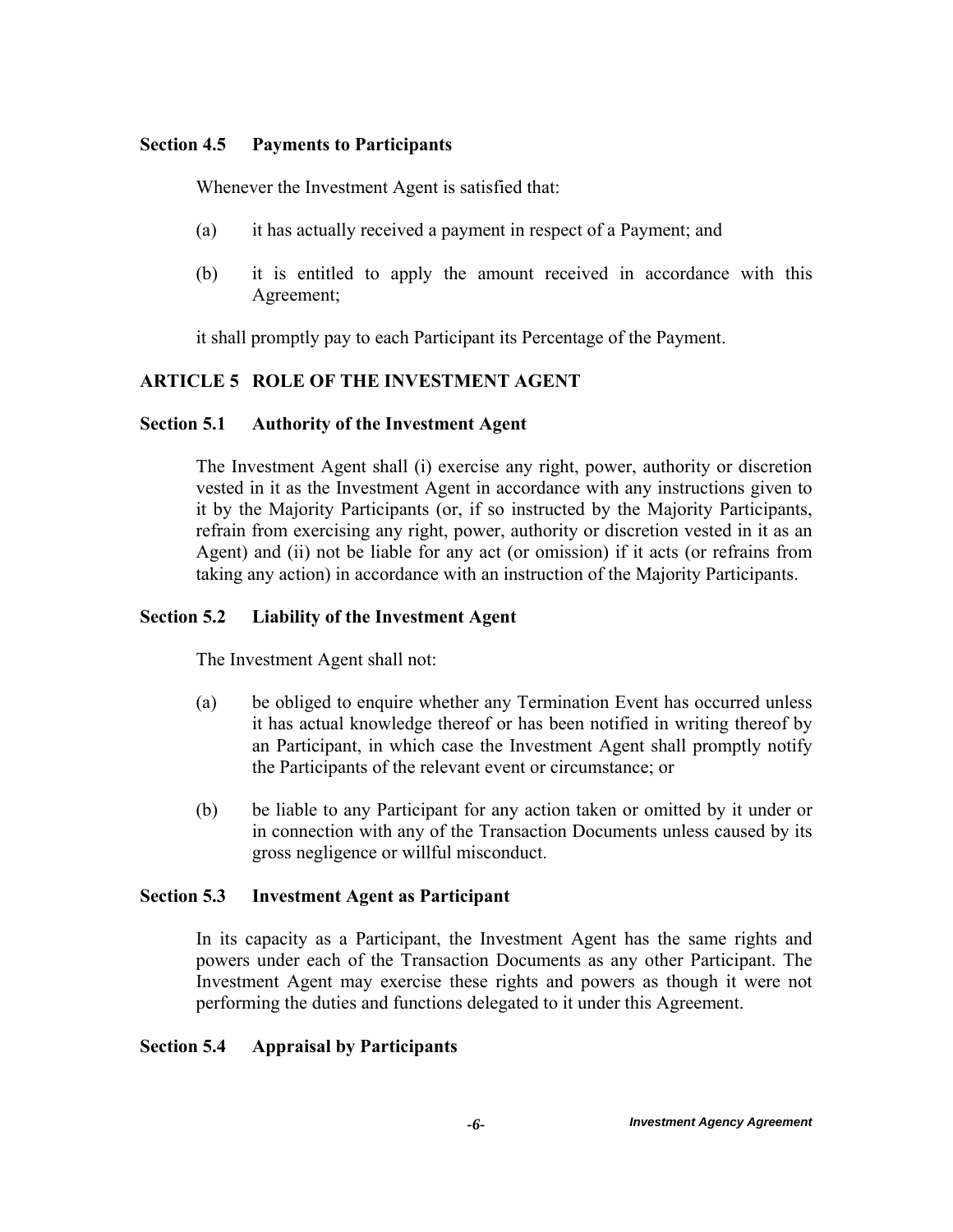5.10.1 It is understood and agreed by each Participant that it has itself been, and will continue to be, solely responsible for making its own independent appraisal of and investigations into the financial condition, creditworthiness, condition, affairs, status and nature of Client/borrower and, accordingly, each Participant warrants to each of the other Parties that it has not relied on and will not at any time rely on any such Party

#### **Section 5.5 Change in Investment Agent**

9.4.1 The Investment Agent may, and if so directed by the Majority Participants shall, resign by giving at least 30 days' notice to the Participants. The Investment Agent may nominate one of its Affiliates as successor Investment Agent and the Participants shall appoint such Affiliate as successor Investment Agent upon receipt of a notice of resignation from the Investment Agent. Failing such nomination by the Investment Agent, the Participants shall appoint as successor Investment Agent:

## **ARTICLE 6 MISCELLANEOUS**

## **Section 6.1 Jurisdiction**

- 6.1.1 The courts of the Islamic Republic of Pakistan have exclusive jurisdiction to settle any dispute arising out of or in connection with this agreement and the Parties submit to the exclusive jurisdiction of such courts.
- 6.1.2 This agreement may be amended or any term or condition waived only in writing executed by persons duly authorized, provided that no term or condition which has the effect of materiality altering the agreement or which is otherwise repugnant to *Shariah* shall be added, deleted or waived.

**IN WITNESS THEREOF** the parties to this Agreement have caused this Agreement to be duly executed on the place, date and year first aforementioned.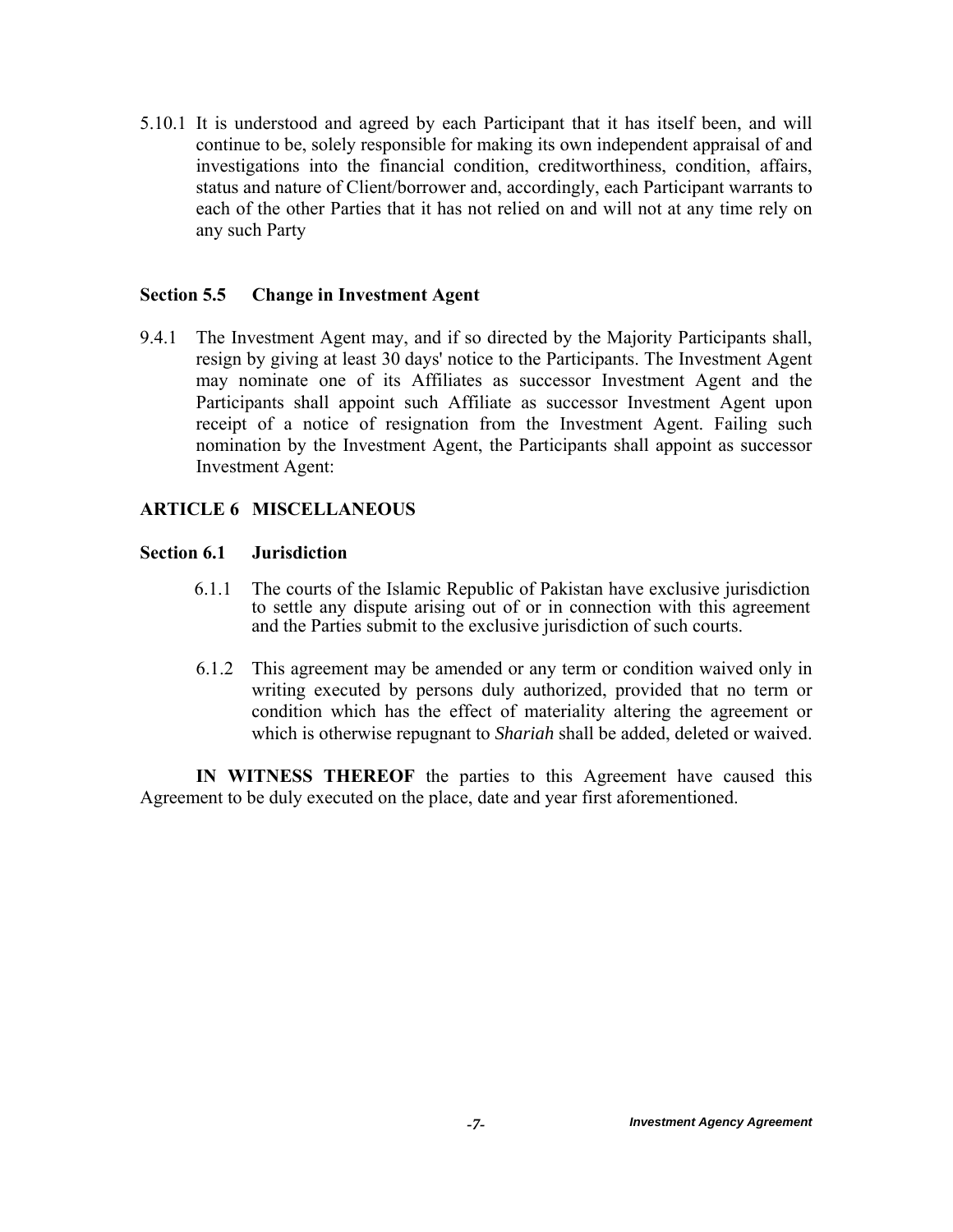# [EXECUTION PAGE]

| Participants | <b>Address and notice details</b> | <b>Commitment</b><br>(PKR) | Percentage<br>$\frac{6}{6}$ |
|--------------|-----------------------------------|----------------------------|-----------------------------|
|              |                                   |                            |                             |
|              |                                   |                            |                             |

# **Schedule 1 The Participants' Commitments and Percentages**